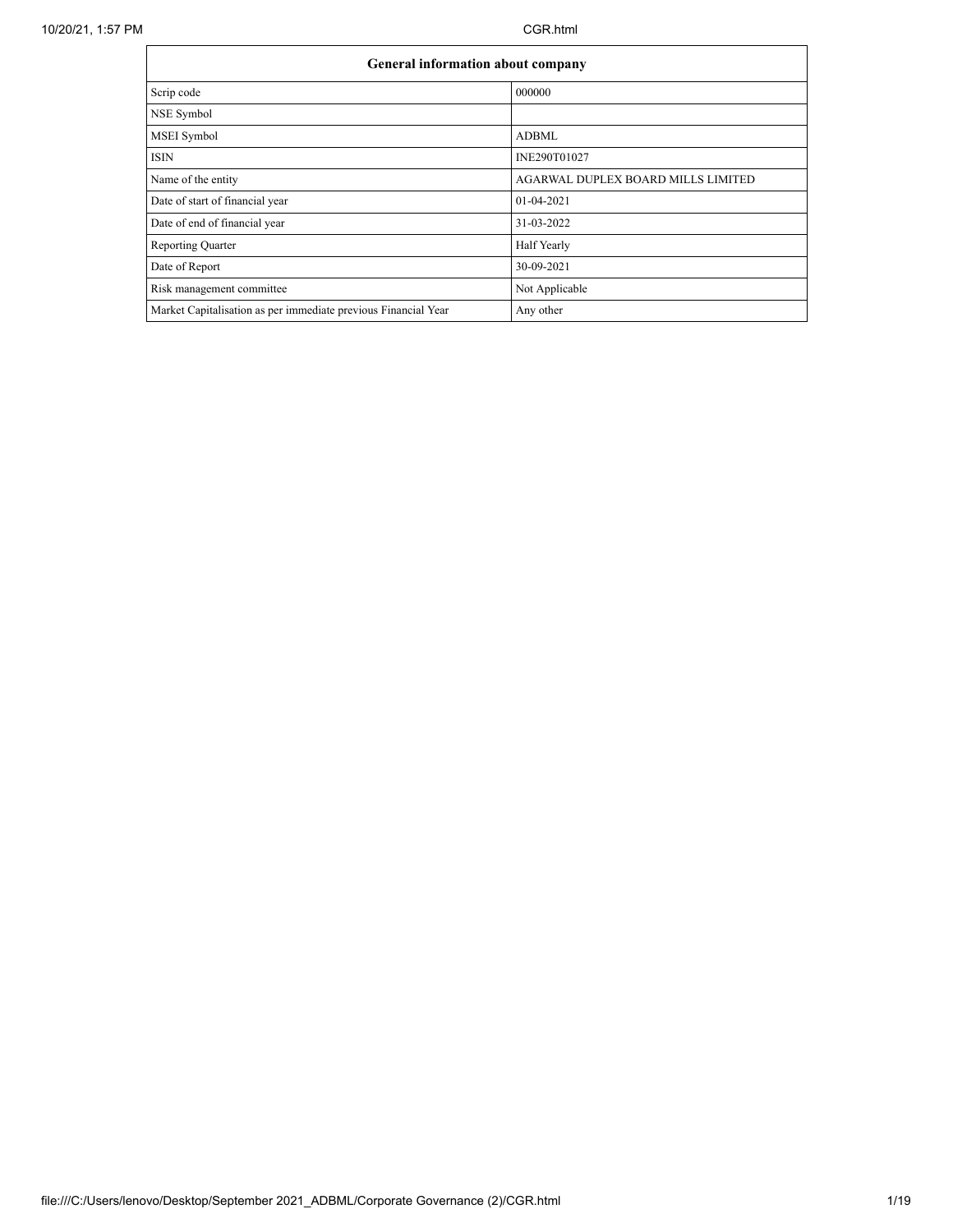## **Annexure I**

## **Annexure I to be submitted by listed entity on quarterly basis**

| I. Composition of Board of Directors |
|--------------------------------------|
|--------------------------------------|

|           |            |            |                                                       |                                        |                   |                          | Disclosure of notes on composition of board of directors explanatory                                 |                                             |                                          |                                                          |                      |                                            |                                                                                                                                                  |                                                                                                                                                                   |                                                                                                                                                                          |                                                                                                                                                                                                         |                            |
|-----------|------------|------------|-------------------------------------------------------|----------------------------------------|-------------------|--------------------------|------------------------------------------------------------------------------------------------------|---------------------------------------------|------------------------------------------|----------------------------------------------------------|----------------------|--------------------------------------------|--------------------------------------------------------------------------------------------------------------------------------------------------|-------------------------------------------------------------------------------------------------------------------------------------------------------------------|--------------------------------------------------------------------------------------------------------------------------------------------------------------------------|---------------------------------------------------------------------------------------------------------------------------------------------------------------------------------------------------------|----------------------------|
|           |            |            |                                                       |                                        |                   |                          |                                                                                                      |                                             |                                          | Whether the listed entity has a Regular Chairperson   No |                      |                                            |                                                                                                                                                  |                                                                                                                                                                   |                                                                                                                                                                          |                                                                                                                                                                                                         |                            |
|           |            |            |                                                       |                                        |                   |                          |                                                                                                      |                                             |                                          | Whether Chairperson is related to MD or CEO   No         |                      |                                            |                                                                                                                                                  |                                                                                                                                                                   |                                                                                                                                                                          |                                                                                                                                                                                                         |                            |
| of<br>or  | PAN        | <b>DIN</b> | Category 1<br>of directors                            | Category 2 Category<br>of<br>directors | 3 of<br>directors | Date<br>of<br>Birth      | Whether<br>special<br>resolution<br>passed?<br>[Refer Reg.<br>$17(1A)$ of<br>Listing<br>Regulations] | Date of<br>passing<br>special<br>resolution | <b>Initial Date</b><br>of<br>appointment | Date of Re-<br>appointment                               | Date of<br>cessation | Tenure<br>of<br>director<br>(in<br>months) | No of<br>Directorship<br>in listed<br>entities<br>including<br>this listed<br>entity (Refer<br>Regulation<br>$17A$ of<br>Listing<br>Regulations) | No of<br>Independent<br>Directorship<br>in listed<br>entities<br>including<br>this listed<br>entity (Refer<br>Regulation<br>$17A(1)$ of<br>Listing<br>Regulations | Number of<br>memberships<br>in Audit/<br>Stakeholder<br>Committee(s)<br>including this<br>listed entity<br>(Refer<br>Regulation<br>$26(1)$ of<br>Listing<br>Regulations) | No of post of<br>Chairperson in<br>Audit/<br>Stakeholder<br>Committee<br>held in listed<br>entities<br>including this<br>listed entity<br>(Refer<br>Regulation<br>$26(1)$ of<br>Listing<br>Regulations) | No.<br>pro<br>$\mathbf{F}$ |
|           | AEPPG5267E | 00017498   | Executive<br>Director                                 | Not<br>Applicable                      | MD                | $04 -$<br>$02 -$<br>1959 | NA                                                                                                   |                                             | 19-08-2001                               | 28-09-2020                                               |                      |                                            |                                                                                                                                                  | $\mathbf{0}$                                                                                                                                                      | $\theta$                                                                                                                                                                 | $\overline{0}$                                                                                                                                                                                          |                            |
| ıek<br>al | ABPPA7324P | 02140480   | Executive<br>Director                                 | Not<br>Applicable                      |                   | $23 -$<br>$06 -$<br>1978 | NA                                                                                                   |                                             | 01-11-2001                               | 30-09-2021                                               |                      |                                            |                                                                                                                                                  | $\mathbf{0}$                                                                                                                                                      |                                                                                                                                                                          | $\overline{0}$                                                                                                                                                                                          |                            |
|           | AAUPC3465D | 00453489   | Non-<br>Executive -<br>Non<br>Independent<br>Director | Not<br>Applicable                      |                   | $22 -$<br>$06 -$<br>1942 | Yes                                                                                                  | $27-09-$<br>2019                            | 02-08-2012                               | 30-09-2020                                               |                      |                                            |                                                                                                                                                  | $\mathbf{0}$                                                                                                                                                      | 2                                                                                                                                                                        |                                                                                                                                                                                                         |                            |
|           | BCMPS2380C | 01095679   | Non-<br>Executive -<br>Independent<br>Director        | Not<br>Applicable                      |                   | $22 -$<br>$08 -$<br>1981 | NA                                                                                                   |                                             | 30-03-2015                               | 30-03-2020                                               |                      | 78                                         | 2                                                                                                                                                | 2                                                                                                                                                                 |                                                                                                                                                                          | $\overline{2}$                                                                                                                                                                                          |                            |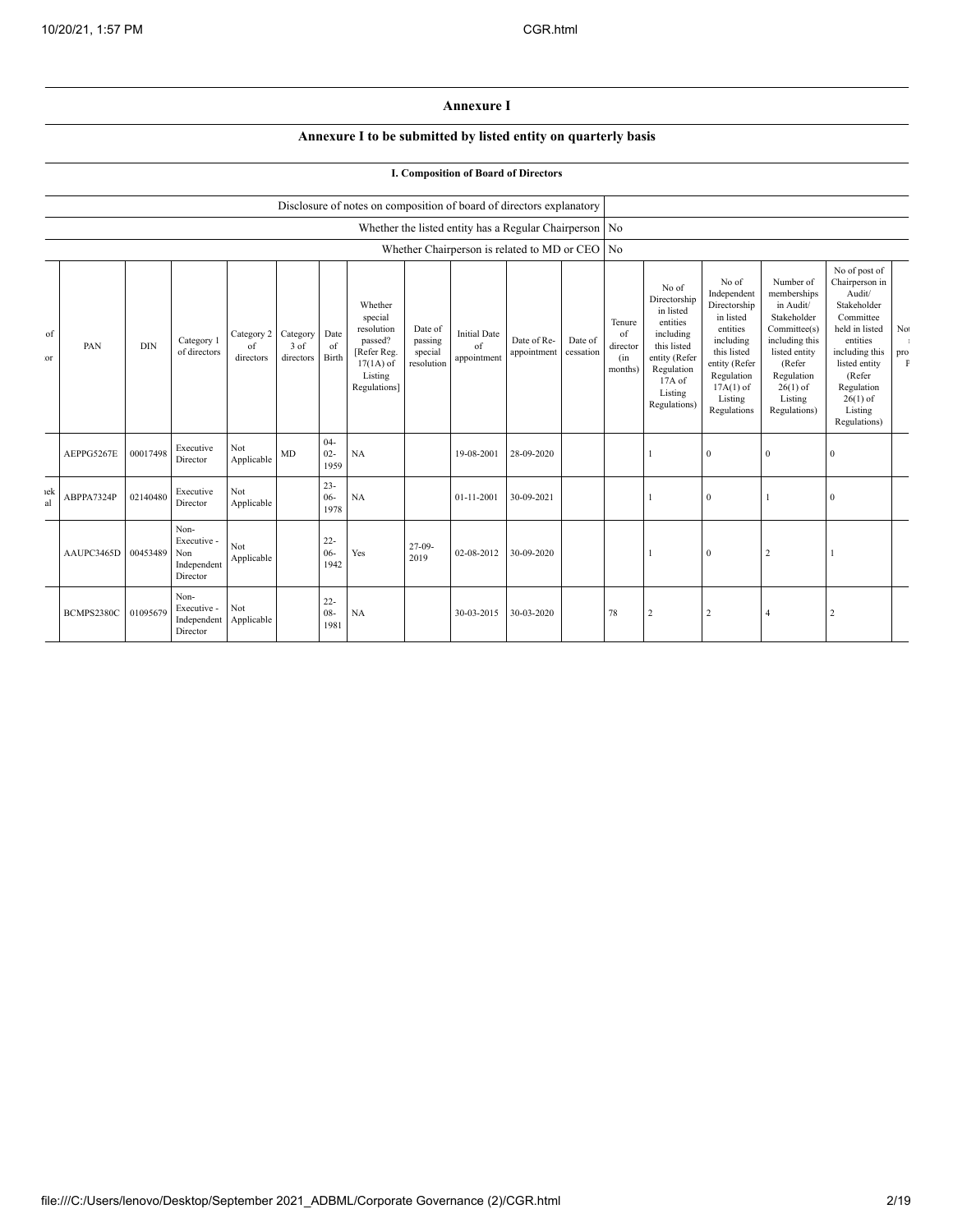|    |                                                                      | <b>1. Composition of Board of Directors</b> |                     |            |                                                |                               |                                    |                          |                                                                                                      |                                             |                                          |                            |                      |                                            |                                                                                                                                                |                                                                                                                                                                      |                                                                                                                               |
|----|----------------------------------------------------------------------|---------------------------------------------|---------------------|------------|------------------------------------------------|-------------------------------|------------------------------------|--------------------------|------------------------------------------------------------------------------------------------------|---------------------------------------------|------------------------------------------|----------------------------|----------------------|--------------------------------------------|------------------------------------------------------------------------------------------------------------------------------------------------|----------------------------------------------------------------------------------------------------------------------------------------------------------------------|-------------------------------------------------------------------------------------------------------------------------------|
|    | Disclosure of notes on composition of board of directors explanatory |                                             |                     |            |                                                |                               |                                    |                          |                                                                                                      |                                             |                                          |                            |                      |                                            |                                                                                                                                                |                                                                                                                                                                      |                                                                                                                               |
|    | Whether the listed entity has a Regular Chairperson                  |                                             |                     |            |                                                |                               |                                    |                          |                                                                                                      |                                             |                                          |                            |                      |                                            |                                                                                                                                                |                                                                                                                                                                      |                                                                                                                               |
| Sr | Title<br>(Mr)<br>Ms)                                                 | Name of<br>the<br>Director                  | PAN                 | <b>DIN</b> | Category 1<br>of directors                     | Category 2<br>of<br>directors | Category Date<br>3 of<br>directors | of<br>Birth              | Whether<br>special<br>resolution<br>passed?<br>[Refer Reg.<br>$17(1A)$ of<br>Listing<br>Regulations] | Date of<br>passing<br>special<br>resolution | <b>Initial Date</b><br>of<br>appointment | Date of Re-<br>appointment | Date of<br>cessation | Tenure<br>of<br>director<br>(in<br>months) | No of<br>Directorship<br>in listed<br>entities<br>including<br>this listed<br>entity (Refer<br>Regulation<br>17A of<br>Listing<br>Regulations) | No of<br>Independent<br>Directorship<br>in listed<br>entities<br>including<br>this listed<br>entity<br>(Refer<br>Regulation<br>$17A(1)$ of<br>Listing<br>Regulations | <b>Numbe</b><br>member<br>in Au<br>Stakeho<br>Commit<br>includin<br>listed e<br>(Ref)<br>Regula<br>26(1)<br>Listin<br>Regulat |
| 5  | Mr                                                                   | Pramod<br>Kumar<br>Goel                     | ACRPG3199B          | 07571092   | Non-<br>Executive -<br>Independent<br>Director | Not<br>Applicable             |                                    | $13 -$<br>$03 -$<br>1966 | NA                                                                                                   |                                             | 13-08-2016                               | 30-09-2021                 |                      | -61                                        |                                                                                                                                                |                                                                                                                                                                      | $\mathbf{0}$                                                                                                                  |
| 6  | Mrs                                                                  | Pooja<br>Bhardwaj                           | ARUPK1321M 05158206 |            | Non-<br>Executive -<br>Independent<br>Director | Not<br>Applicable             |                                    | $16-$<br>$10-$<br>1980   | NA                                                                                                   |                                             | 30-03-2015                               | 30-03-2020                 |                      | 78                                         |                                                                                                                                                | 3                                                                                                                                                                    |                                                                                                                               |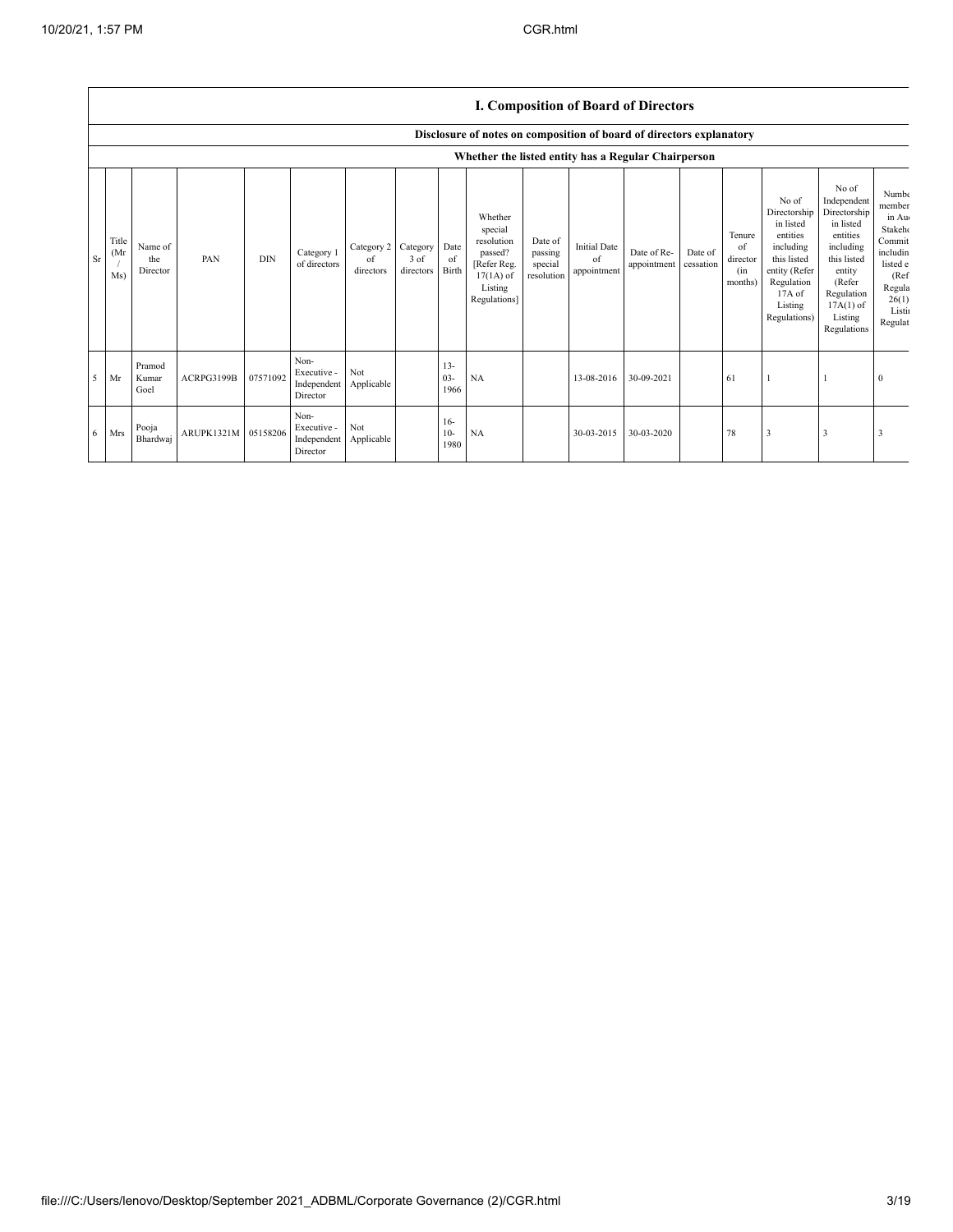|                |                      | <b>Audit Committee Details</b> |                                                       |                            |                        |                      |                |
|----------------|----------------------|--------------------------------|-------------------------------------------------------|----------------------------|------------------------|----------------------|----------------|
|                |                      |                                | Whether the Audit Committee has a Regular Chairperson |                            | Yes                    |                      |                |
| Sr             | <b>DIN</b><br>Number | Name of Committee<br>members   | Category 1 of directors                               | Category 2 of<br>directors | Date of<br>Appointment | Date of<br>Cessation | <b>Remarks</b> |
|                | 01095679             | Ankur Sangal                   | Non-Executive - Independent<br>Director               | Chairperson                | 30-03-2015             |                      |                |
| $\mathfrak{D}$ | 07571092             | Pramod Kumar Goel              | Non-Executive - Independent<br>Director               | Member                     | 13-08-2016             | 12-08-2021           |                |
| 3              | 00453489             | Suresh Chand                   | Non-Executive - Non<br><b>Independent Director</b>    | Member                     | 30-03-2015             |                      |                |
| 4              | 05158206             | Pooja Bhardwaj                 | Non-Executive - Independent<br>Director               | Member                     | 13-08-2021             |                      |                |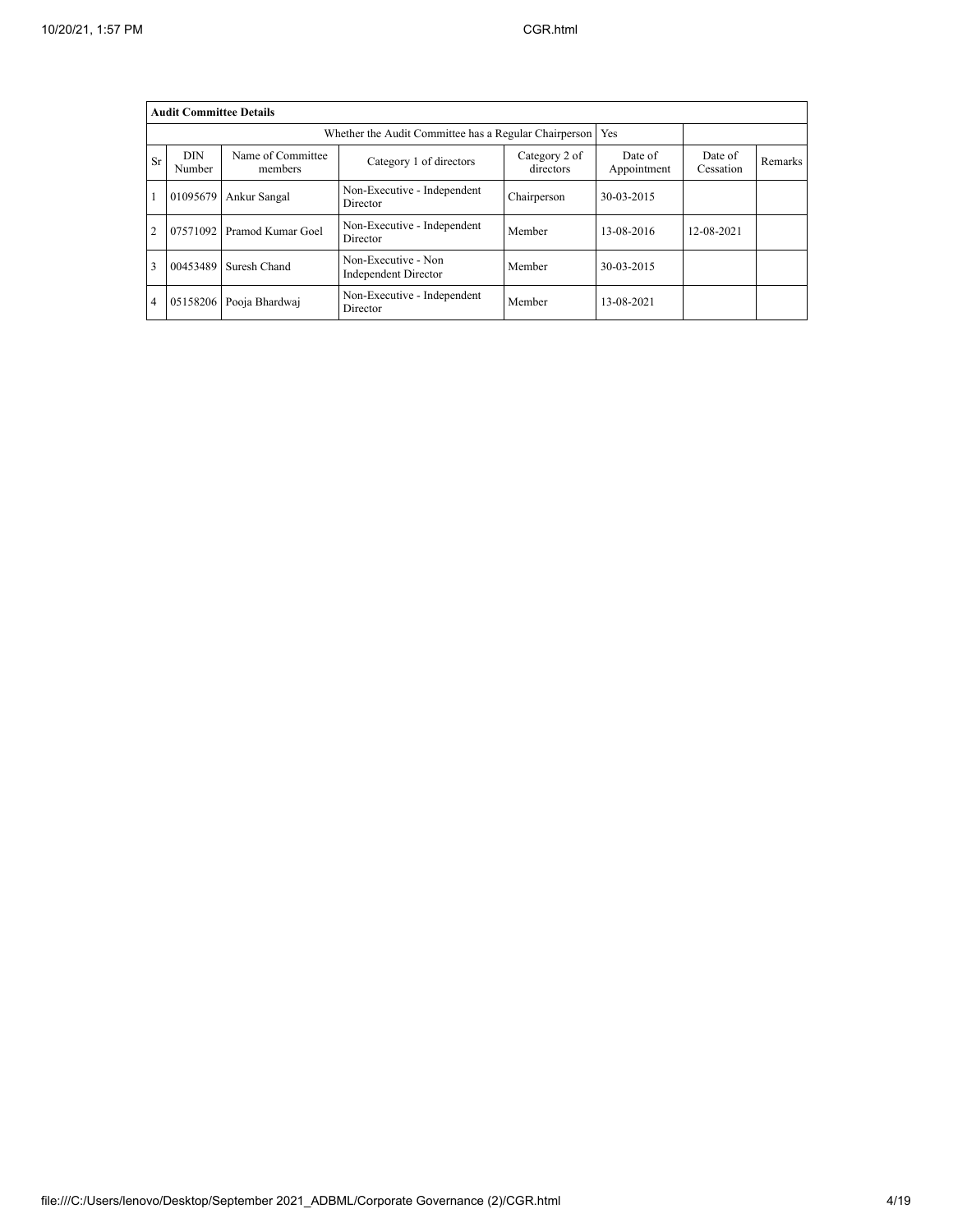|                | Nomination and remuneration committee                                       |                              |                                         |                      |                |            |  |  |  |  |  |  |  |
|----------------|-----------------------------------------------------------------------------|------------------------------|-----------------------------------------|----------------------|----------------|------------|--|--|--|--|--|--|--|
|                | Whether the Nomination and remuneration committee has a Regular Chairperson |                              |                                         |                      |                |            |  |  |  |  |  |  |  |
| <b>Sr</b>      | <b>DIN</b><br>Number                                                        | Name of Committee<br>members | Date of<br>Appointment                  | Date of<br>Cessation | <b>Remarks</b> |            |  |  |  |  |  |  |  |
|                | 07571092                                                                    | Pramod Kumar Goel            | Non-Executive - Independent<br>Director | Chairperson          | 13-08-2016     | 12-08-2021 |  |  |  |  |  |  |  |
| 2              | 01095679                                                                    | Ankur Sangal                 | Non-Executive - Independent<br>Director | Member               | 30-03-2015     |            |  |  |  |  |  |  |  |
| 3              | 05158206                                                                    | Pooja Bhardwaj               | Non-Executive - Independent<br>Director | Member               | 30-03-2015     |            |  |  |  |  |  |  |  |
| $\overline{4}$ | 01095679                                                                    | Ankur Sangal                 | Non-Executive - Independent<br>Director | Chairperson          | 13-08-2021     |            |  |  |  |  |  |  |  |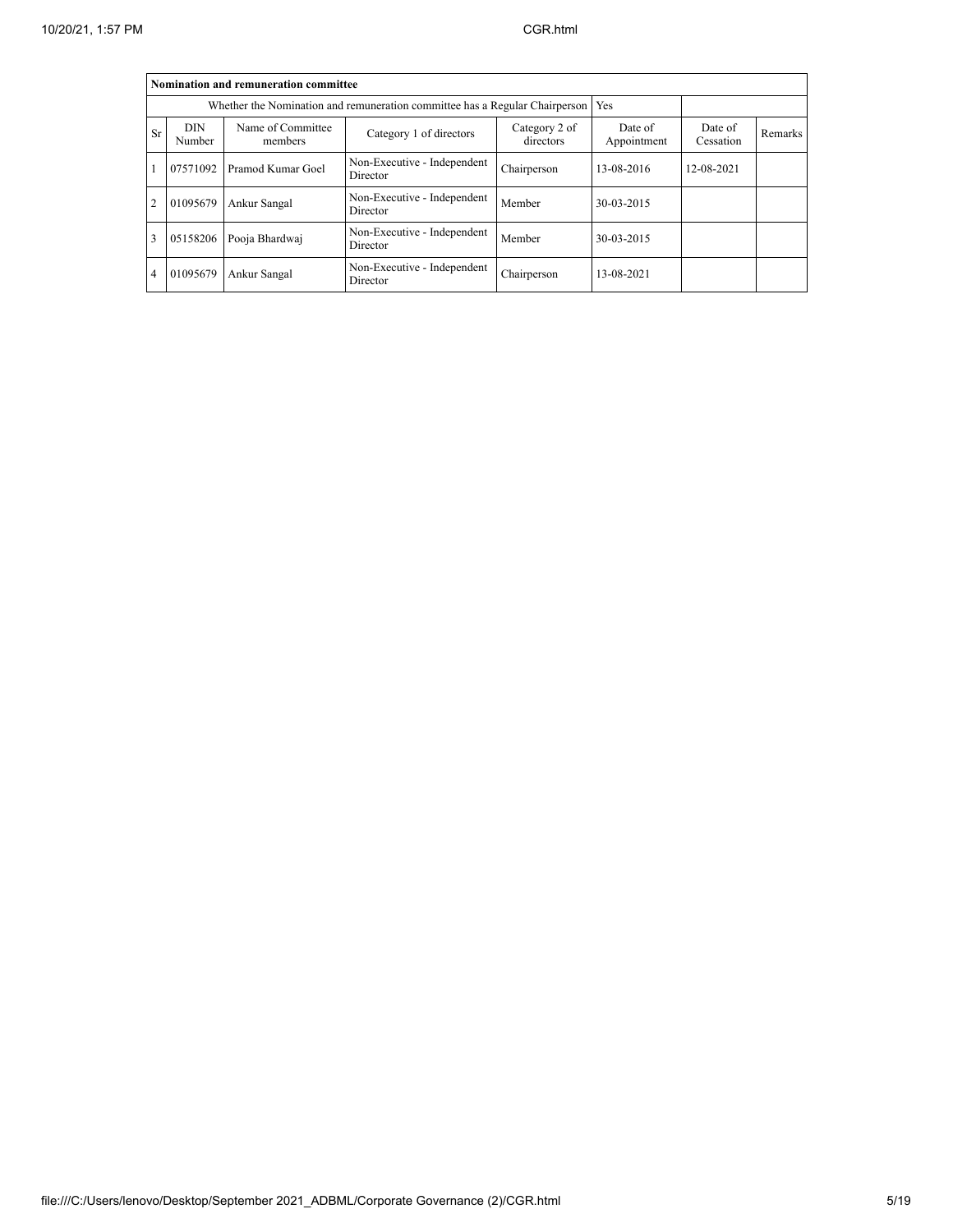|                |                                                                                  | <b>Stakeholders Relationship Committee</b> |                                                    |                            |                        |                      |                |  |  |  |  |  |  |
|----------------|----------------------------------------------------------------------------------|--------------------------------------------|----------------------------------------------------|----------------------------|------------------------|----------------------|----------------|--|--|--|--|--|--|
|                | Whether the Stakeholders Relationship Committee has a Regular Chairperson<br>Yes |                                            |                                                    |                            |                        |                      |                |  |  |  |  |  |  |
| <b>Sr</b>      | <b>DIN</b><br>Number                                                             | Name of Committee<br>members               | Category 1 of directors                            | Category 2 of<br>directors | Date of<br>Appointment | Date of<br>Cessation | <b>Remarks</b> |  |  |  |  |  |  |
|                | 00453489                                                                         | Suresh Chand                               | Non-Executive - Non<br><b>Independent Director</b> | Chairperson                | 30-03-2015             |                      |                |  |  |  |  |  |  |
| $\overline{2}$ | 02140480                                                                         | Abhishek Agarwal                           | <b>Executive Director</b>                          | Member                     | 30-03-2015             |                      |                |  |  |  |  |  |  |
| 3              | 07571092                                                                         | Pramod Kumar Goel                          | Non-Executive - Independent<br>Director            | Member                     | 13-02-2019             | 12-08-2021           |                |  |  |  |  |  |  |
| 4              | 01095679                                                                         | Ankur Sangal                               | Non-Executive - Independent<br>Director            | Member                     | 13-08-2021             |                      |                |  |  |  |  |  |  |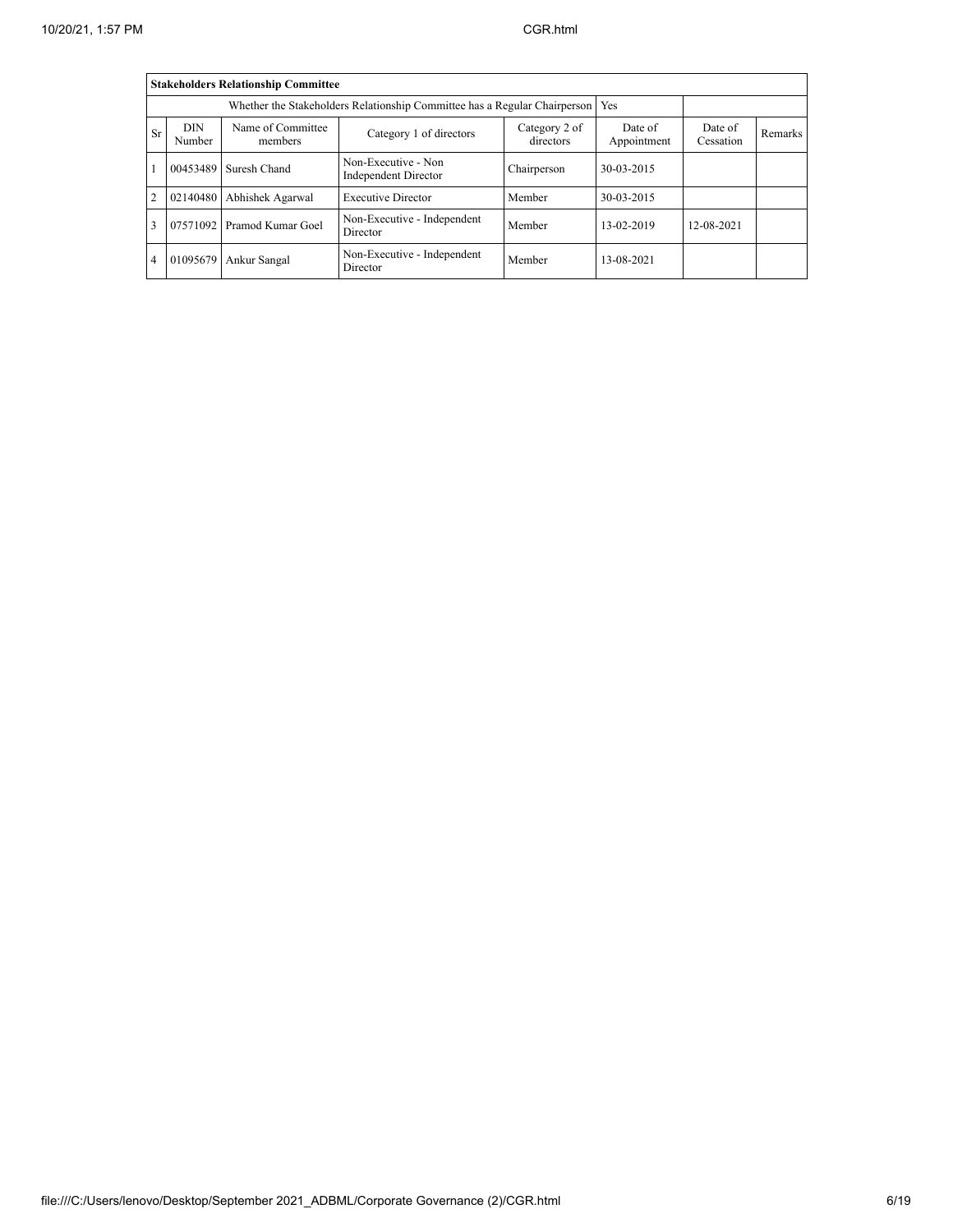|     | <b>Risk Management Committee</b> |                                                                    |                            |                            |                        |                      |                |  |  |  |  |  |  |  |
|-----|----------------------------------|--------------------------------------------------------------------|----------------------------|----------------------------|------------------------|----------------------|----------------|--|--|--|--|--|--|--|
|     |                                  | Whether the Risk Management Committee has a Regular Chairperson No |                            |                            |                        |                      |                |  |  |  |  |  |  |  |
| -Sr | DIN<br>Number                    | Name of Committee<br>members                                       | Category 1 of<br>directors | Category 2 of<br>directors | Date of<br>Appointment | Date of<br>Cessation | <b>Remarks</b> |  |  |  |  |  |  |  |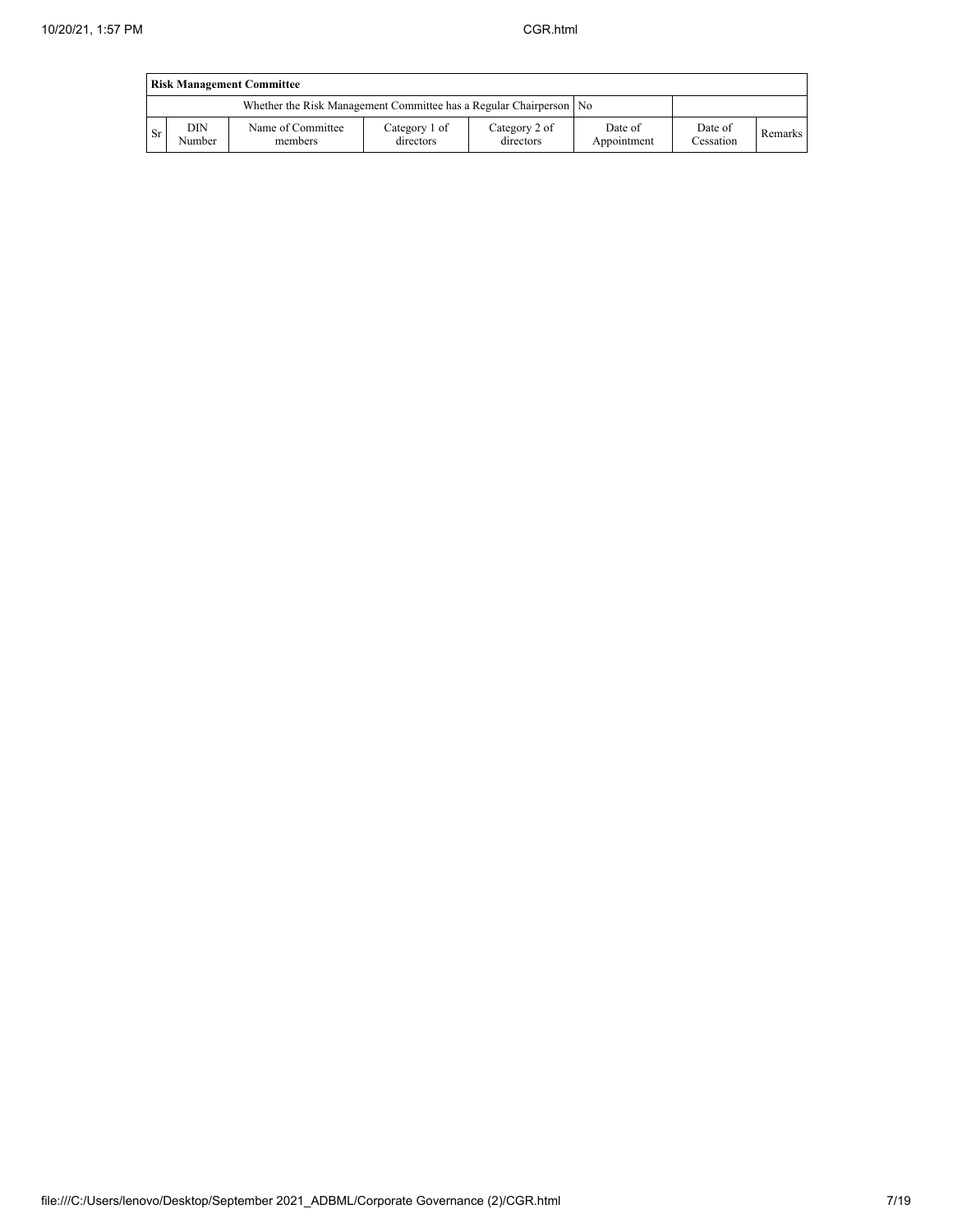|      | <b>Corporate Social Responsibility Committee</b> |                                                                                      |                            |                            |                        |                      |         |  |  |  |  |  |  |
|------|--------------------------------------------------|--------------------------------------------------------------------------------------|----------------------------|----------------------------|------------------------|----------------------|---------|--|--|--|--|--|--|
|      |                                                  | Whether the Corporate Social Responsibility Committee has a Regular Chairperson   No |                            |                            |                        |                      |         |  |  |  |  |  |  |
| - Sr | <b>DIN</b><br>Number                             | Name of Committee<br>members                                                         | Category 1 of<br>directors | Category 2 of<br>directors | Date of<br>Appointment | Date of<br>Cessation | Remarks |  |  |  |  |  |  |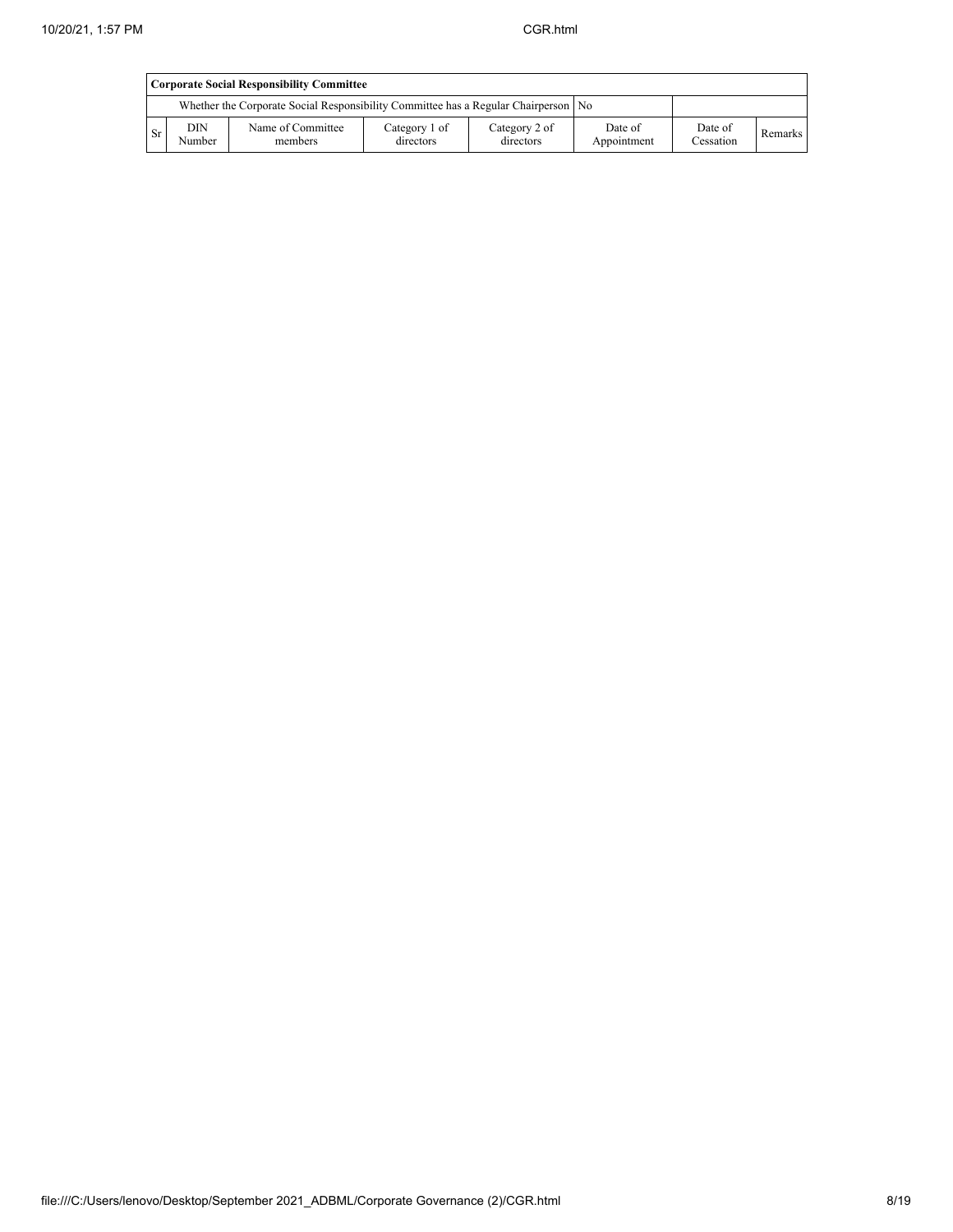| <b>Other Committee</b> |                                                                                                                                     |  |  |
|------------------------|-------------------------------------------------------------------------------------------------------------------------------------|--|--|
|                        | Sr   DIN Number   Name of Committee members   Name of other committee   Category 1 of directors   Category 2 of directors   Remarks |  |  |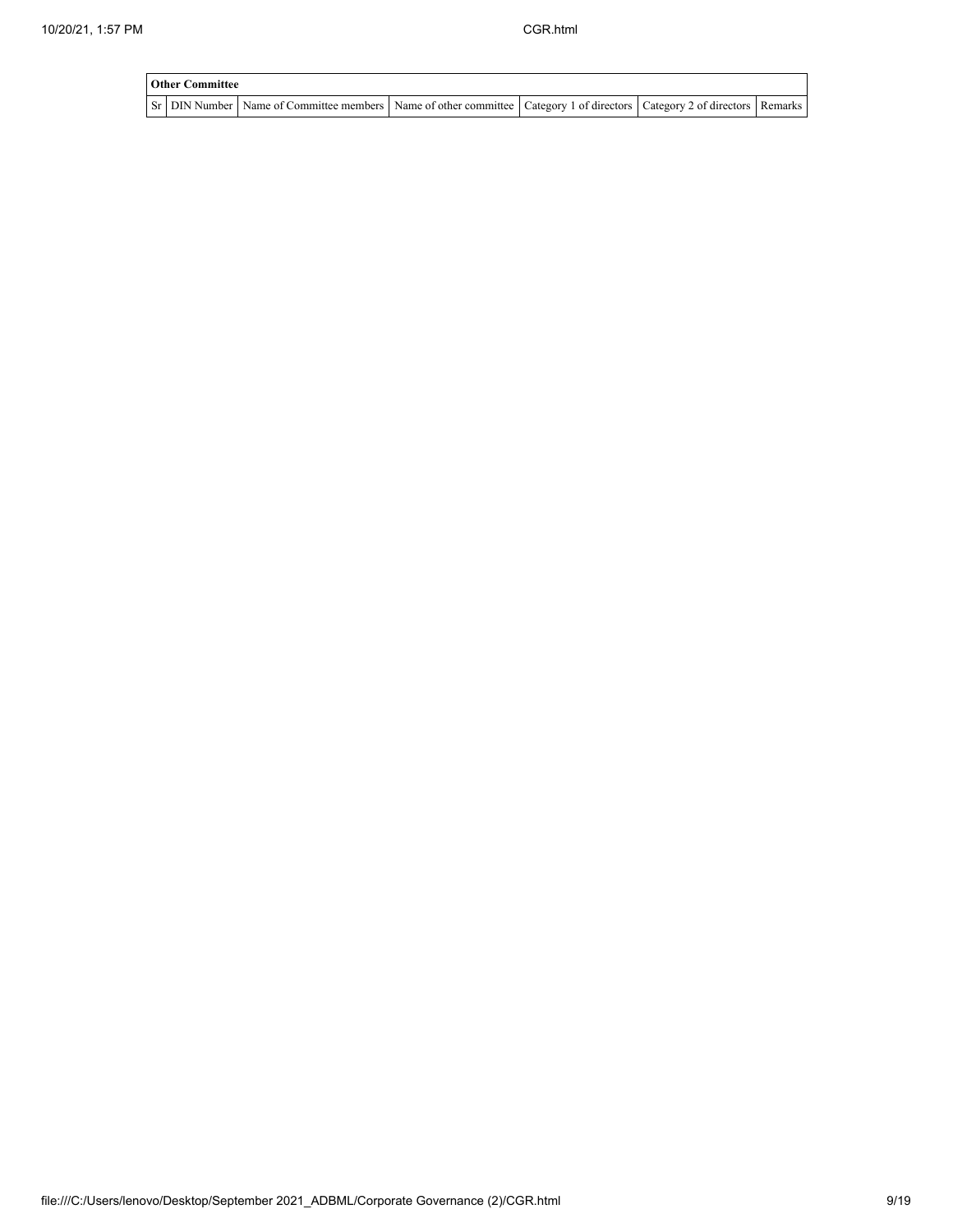|           | <b>Annexure 1</b>                                            |                                                               |                                                                      |                                       |                                                     |                                                                                  |                                                                 |  |  |  |  |  |  |
|-----------|--------------------------------------------------------------|---------------------------------------------------------------|----------------------------------------------------------------------|---------------------------------------|-----------------------------------------------------|----------------------------------------------------------------------------------|-----------------------------------------------------------------|--|--|--|--|--|--|
|           | <b>Annexure 1</b>                                            |                                                               |                                                                      |                                       |                                                     |                                                                                  |                                                                 |  |  |  |  |  |  |
|           | <b>III. Meeting of Board of Directors</b>                    |                                                               |                                                                      |                                       |                                                     |                                                                                  |                                                                 |  |  |  |  |  |  |
|           | Disclosure of notes on meeting of board                      | of directors explanatory                                      |                                                                      |                                       |                                                     |                                                                                  |                                                                 |  |  |  |  |  |  |
| <b>Sr</b> | Date(s) of<br>meeting (if any)<br>in the previous<br>quarter | $Date(s)$ of<br>meeting (if any)<br>in the current<br>quarter | Maximum gap<br>between any two<br>consecutive (in<br>number of days) | Notes for<br>not<br>providing<br>Date | Whether<br>requirement of<br>Ouorum met<br>(Yes/No) | Number of Directors<br>present <sup>*</sup> (other than<br>Independent Director) | No. of<br>Independent<br>Directors<br>attending the<br>meeting* |  |  |  |  |  |  |
|           | 09-04-2021                                                   |                                                               |                                                                      |                                       | Yes                                                 |                                                                                  |                                                                 |  |  |  |  |  |  |
| 2         | 30-06-2021                                                   |                                                               | 81                                                                   |                                       | Yes                                                 | 3                                                                                |                                                                 |  |  |  |  |  |  |
| 3         |                                                              | 13-08-2021                                                    | 43                                                                   |                                       | Yes                                                 | $\overline{3}$                                                                   |                                                                 |  |  |  |  |  |  |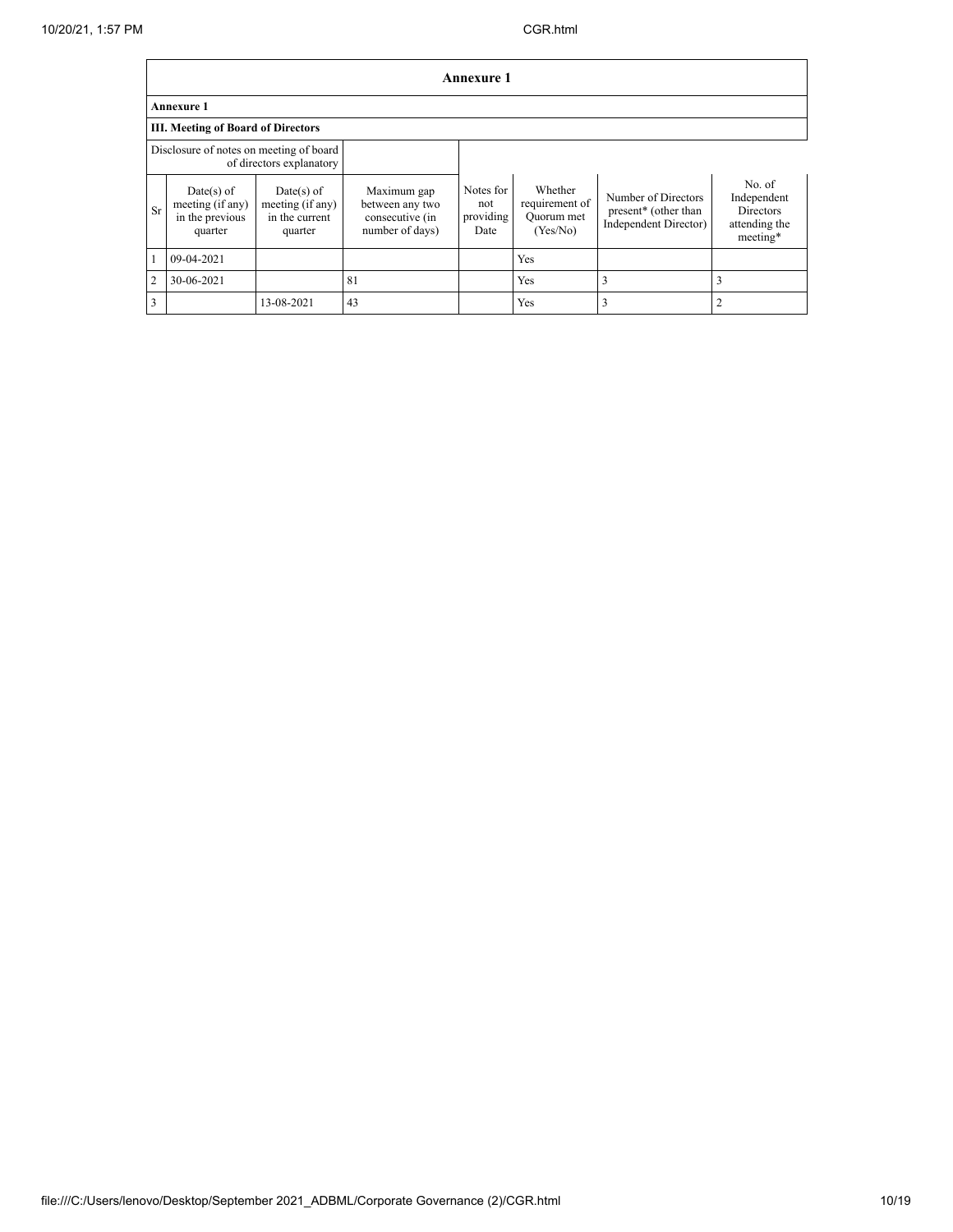|                         | <b>Annexure 1</b>                              |                                                                                                            |                                                                      |                               |                                       |                                                        |                                                                                                  |                                                                        |  |  |  |  |
|-------------------------|------------------------------------------------|------------------------------------------------------------------------------------------------------------|----------------------------------------------------------------------|-------------------------------|---------------------------------------|--------------------------------------------------------|--------------------------------------------------------------------------------------------------|------------------------------------------------------------------------|--|--|--|--|
|                         | <b>IV. Meeting of Committees</b>               |                                                                                                            |                                                                      |                               |                                       |                                                        |                                                                                                  |                                                                        |  |  |  |  |
|                         |                                                |                                                                                                            |                                                                      |                               |                                       |                                                        |                                                                                                  |                                                                        |  |  |  |  |
| <b>Sr</b>               | Name of<br>Committee                           | $Date(s)$ of meeting (Enter<br>dates of Previous quarter<br>and Current quarter in<br>chronological order) | Maximum gap<br>between any two<br>consecutive (in<br>number of days) | Name of<br>other<br>committee | Reson for<br>not<br>providing<br>date | Whether<br>requirement<br>of Quorum<br>met<br>(Yes/No) | Number of<br><b>Directors</b><br>present <sup>*</sup> (other<br>than<br>Independent<br>Director) | No. of<br>Independent<br><b>Directors</b><br>attending the<br>meeting* |  |  |  |  |
| $\mathbf{1}$            | Audit<br>Committee                             | 09-04-2021                                                                                                 |                                                                      |                               |                                       | Yes                                                    |                                                                                                  |                                                                        |  |  |  |  |
| $\overline{c}$          | Audit<br>Committee                             | 30-06-2021                                                                                                 |                                                                      |                               |                                       | Yes                                                    |                                                                                                  |                                                                        |  |  |  |  |
| $\overline{\mathbf{3}}$ | Audit<br>Committee                             | 12-08-2021                                                                                                 |                                                                      |                               |                                       | Yes                                                    |                                                                                                  | $\overline{2}$                                                         |  |  |  |  |
| $\overline{4}$          | Nomination<br>and<br>remuneration<br>committee | 02-08-2021                                                                                                 |                                                                      |                               |                                       | Yes                                                    |                                                                                                  | 2                                                                      |  |  |  |  |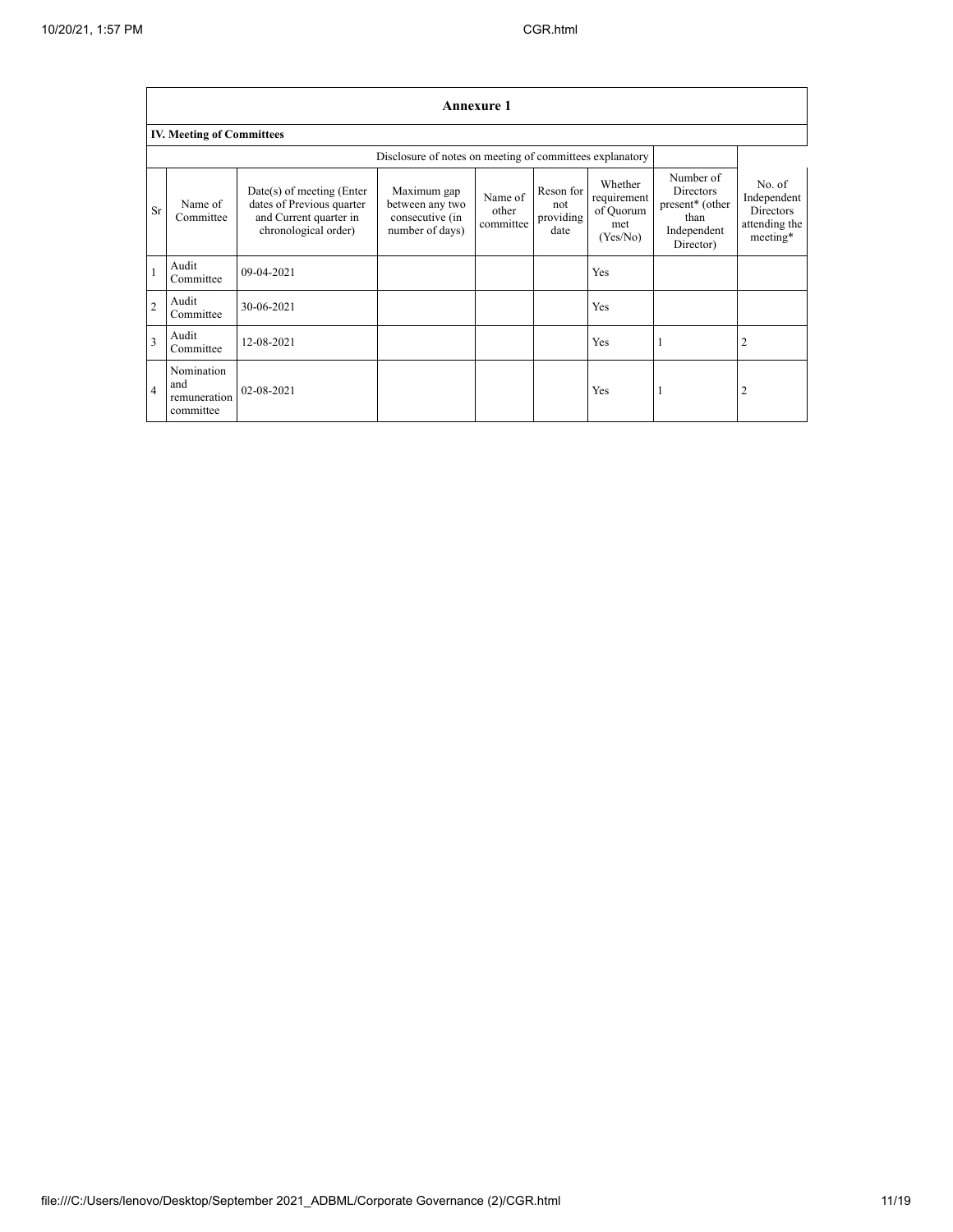|                | Annexure 1                                                                                                |                                  |                                                                    |  |
|----------------|-----------------------------------------------------------------------------------------------------------|----------------------------------|--------------------------------------------------------------------|--|
|                | <b>V. Related Party Transactions</b>                                                                      |                                  |                                                                    |  |
| Sr             | Subject                                                                                                   | Compliance status<br>(Yes/No/NA) | If status is "No" details of non-<br>compliance may be given here. |  |
|                | Whether prior approval of audit committee obtained                                                        | Yes                              |                                                                    |  |
| $\overline{c}$ | Whether shareholder approval obtained for material RPT                                                    | <b>NA</b>                        |                                                                    |  |
| 3              | Whether details of RPT entered into pursuant to omnibus approval<br>have been reviewed by Audit Committee | Yes                              |                                                                    |  |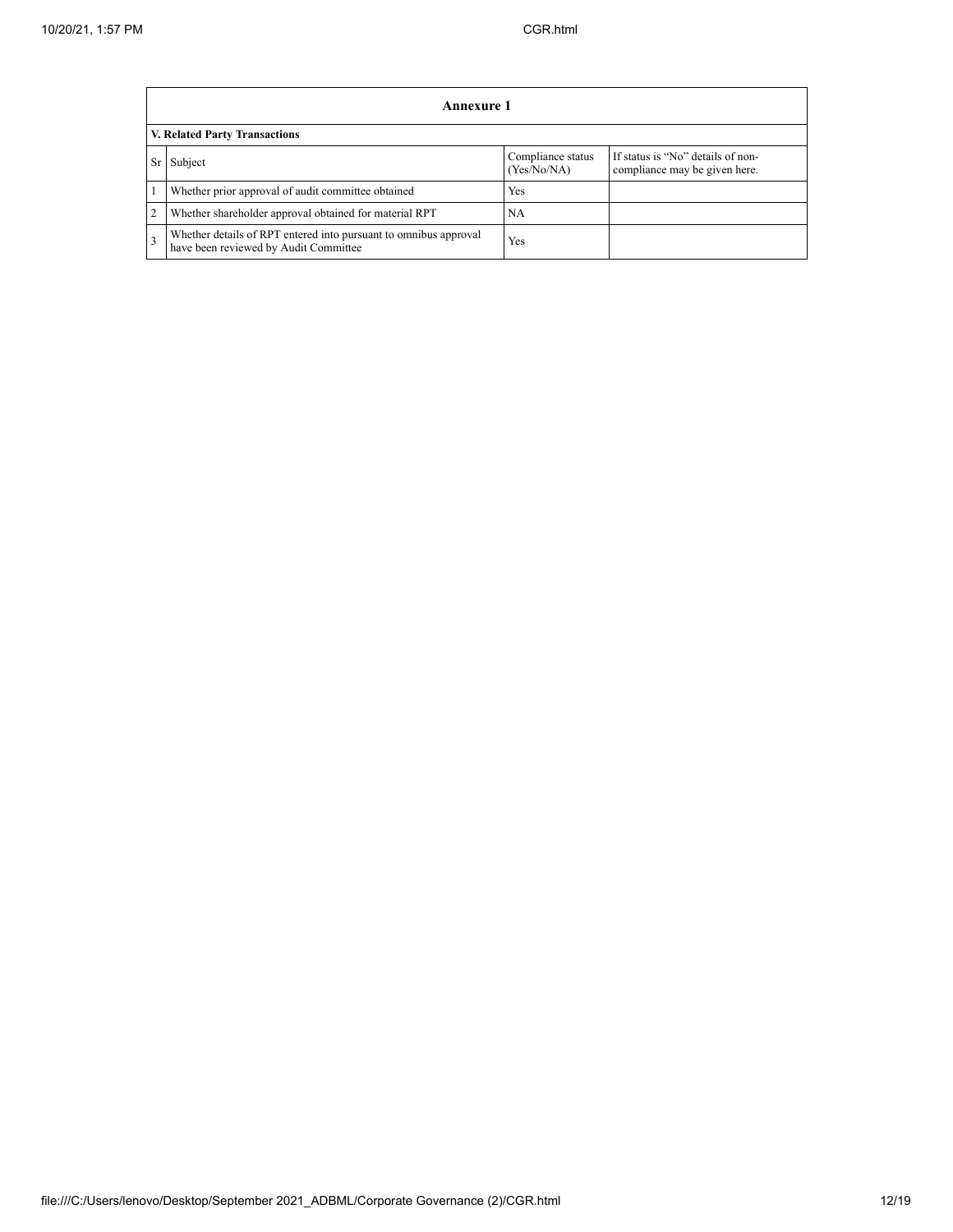|                          | Annexure 1                                                                                                                                                                                                      |                               |  |  |
|--------------------------|-----------------------------------------------------------------------------------------------------------------------------------------------------------------------------------------------------------------|-------------------------------|--|--|
|                          | <b>VI.</b> Affirmations                                                                                                                                                                                         |                               |  |  |
| Sr                       | Subject                                                                                                                                                                                                         | Compliance<br>status (Yes/No) |  |  |
| 1                        | The composition of Board of Directors is in terms of SEBI (Listing obligations and disclosure requirements)<br>Regulations, 2015                                                                                | Yes                           |  |  |
| $\overline{\mathcal{L}}$ | The composition of the following committees is in terms of SEBI(Listing obligations and disclosure requirements)<br>Regulations, 2015 a. Audit Committee                                                        | Yes                           |  |  |
| $\mathbf{3}$             | The composition of the following committees is in terms of SEBI(Listing obligations and disclosure requirements)<br>Regulations, 2015. b. Nomination & remuneration committee                                   | Yes                           |  |  |
| $\overline{4}$           | The composition of the following committees is in terms of SEBI(Listing obligations and disclosure requirements)<br>Regulations, 2015. c. Stakeholders relationship committee                                   | Yes                           |  |  |
| 5                        | The composition of the following committees is in terms of SEBI(Listing obligations and disclosure requirements)<br>Regulations, 2015. d. Risk management committee (applicable to the top 500 listed entities) | <b>NA</b>                     |  |  |
| 6                        | The committee members have been made aware of their powers, role and responsibilities as specified in SEBI<br>(Listing obligations and disclosure requirements) Regulations, 2015.                              | Yes                           |  |  |
| $\overline{7}$           | The meetings of the board of directors and the above committees have been conducted in the manner as specified in<br>SEBI (Listing obligations and disclosure requirements) Regulations, 2015.                  | Yes                           |  |  |
| 8                        | This report and/or the report submitted in the previous quarter has been placed before Board of Directors.                                                                                                      | Yes                           |  |  |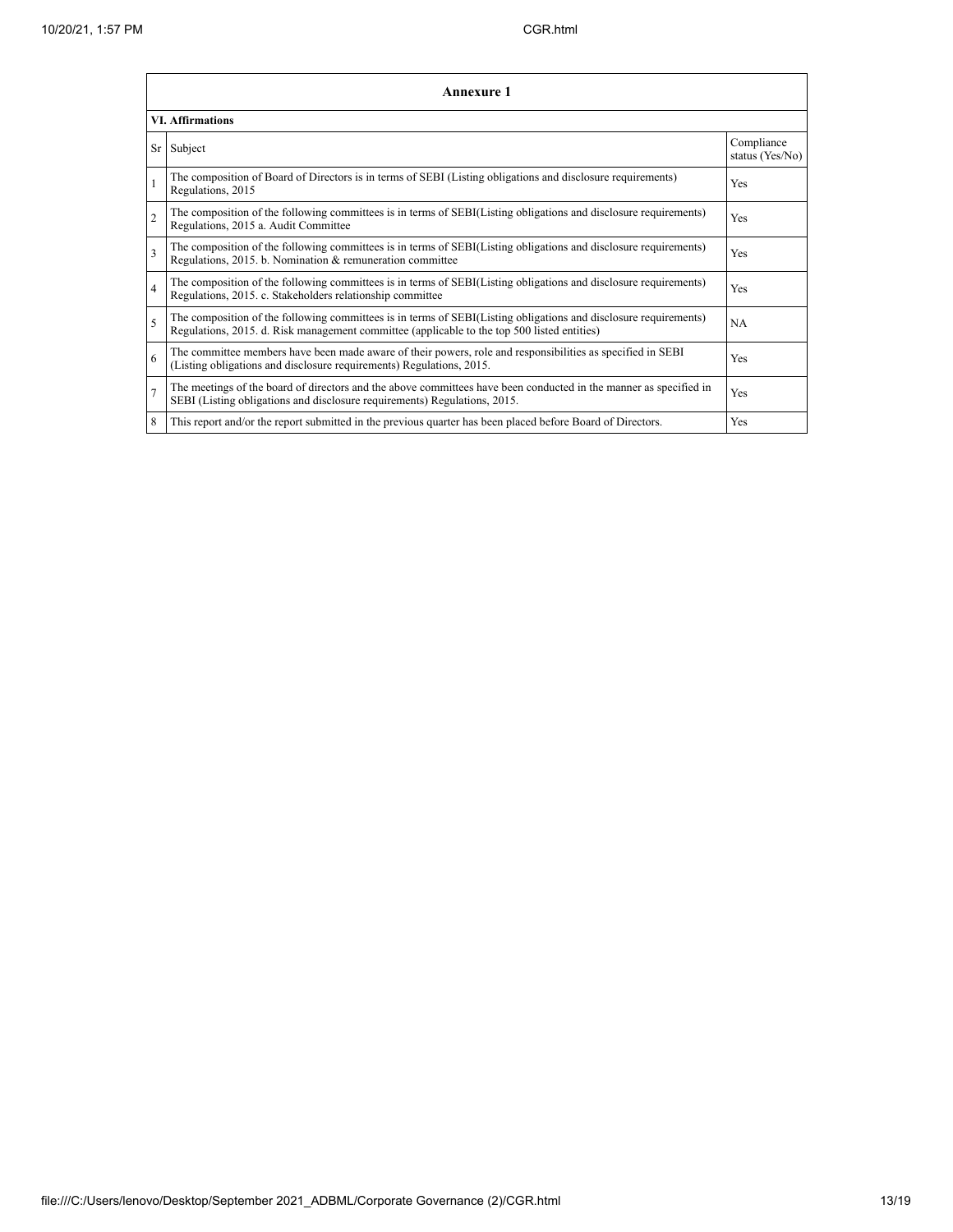| <b>Annexure 1</b> |                   |                          |
|-------------------|-------------------|--------------------------|
| ∣ Sr              | Subject           | Compliance status        |
|                   | Name of signatory | Neeraj Goel              |
|                   | Designation       | <b>Managing Director</b> |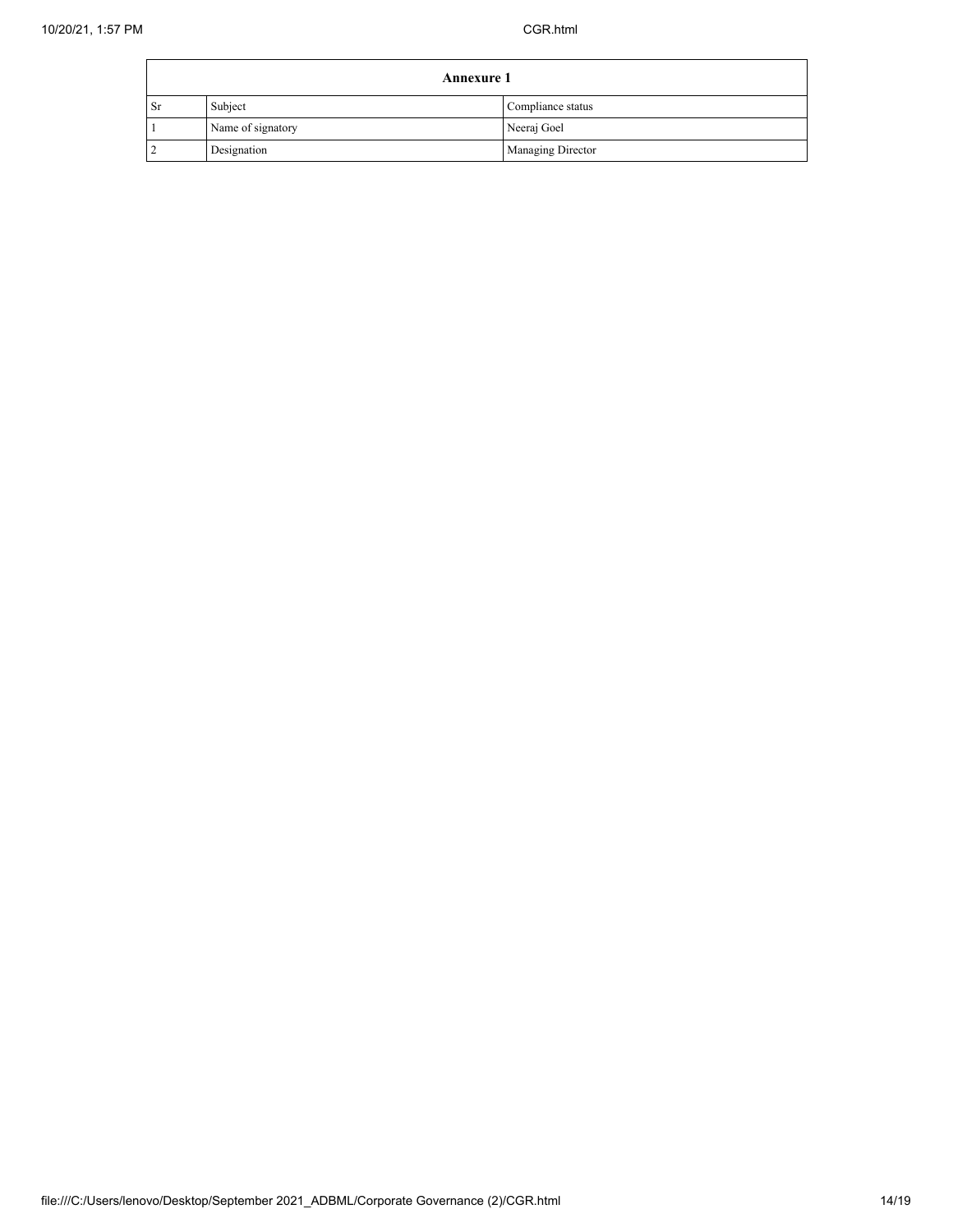|                | <b>Annexure III</b>                                                                                                                                                                  |                                              |                                     |                                                                      |
|----------------|--------------------------------------------------------------------------------------------------------------------------------------------------------------------------------------|----------------------------------------------|-------------------------------------|----------------------------------------------------------------------|
|                | <b>III.</b> Affirmations                                                                                                                                                             |                                              |                                     |                                                                      |
| <b>Sr</b>      | Particulars                                                                                                                                                                          | Regulation<br>Number                         | Compliance<br>status<br>(Yes/No/NA) | If status is "No" details of<br>non-compliance may be<br>given here. |
| 1              | Copy of the annual report including balance sheet, profit and loss account,<br>directors report, corporate governance report, business responsibility<br>report displayed on website | 46(2)                                        | <b>Yes</b>                          |                                                                      |
| $\overline{2}$ | Presence of Chairperson of Audit Committee at the Annual General<br>Meeting                                                                                                          | 18(1)(d)                                     | <b>Yes</b>                          |                                                                      |
| 3              | Presence of Chairperson of the nomination and remuneration committee at<br>the annual general meeting                                                                                | 19(3)                                        | Yes                                 |                                                                      |
| $\overline{4}$ | Presence of Chairperson of the Stakeholder Relationship committee at the<br>annual general meeting                                                                                   | 20(3)                                        | <b>Yes</b>                          |                                                                      |
| 5              | Whether "Corporate Governance Report" disclosed in Annual Report                                                                                                                     | $34(3)$ read with<br>para C of<br>Schedule V | <b>Yes</b>                          |                                                                      |
|                | Any other information to be provided                                                                                                                                                 |                                              |                                     |                                                                      |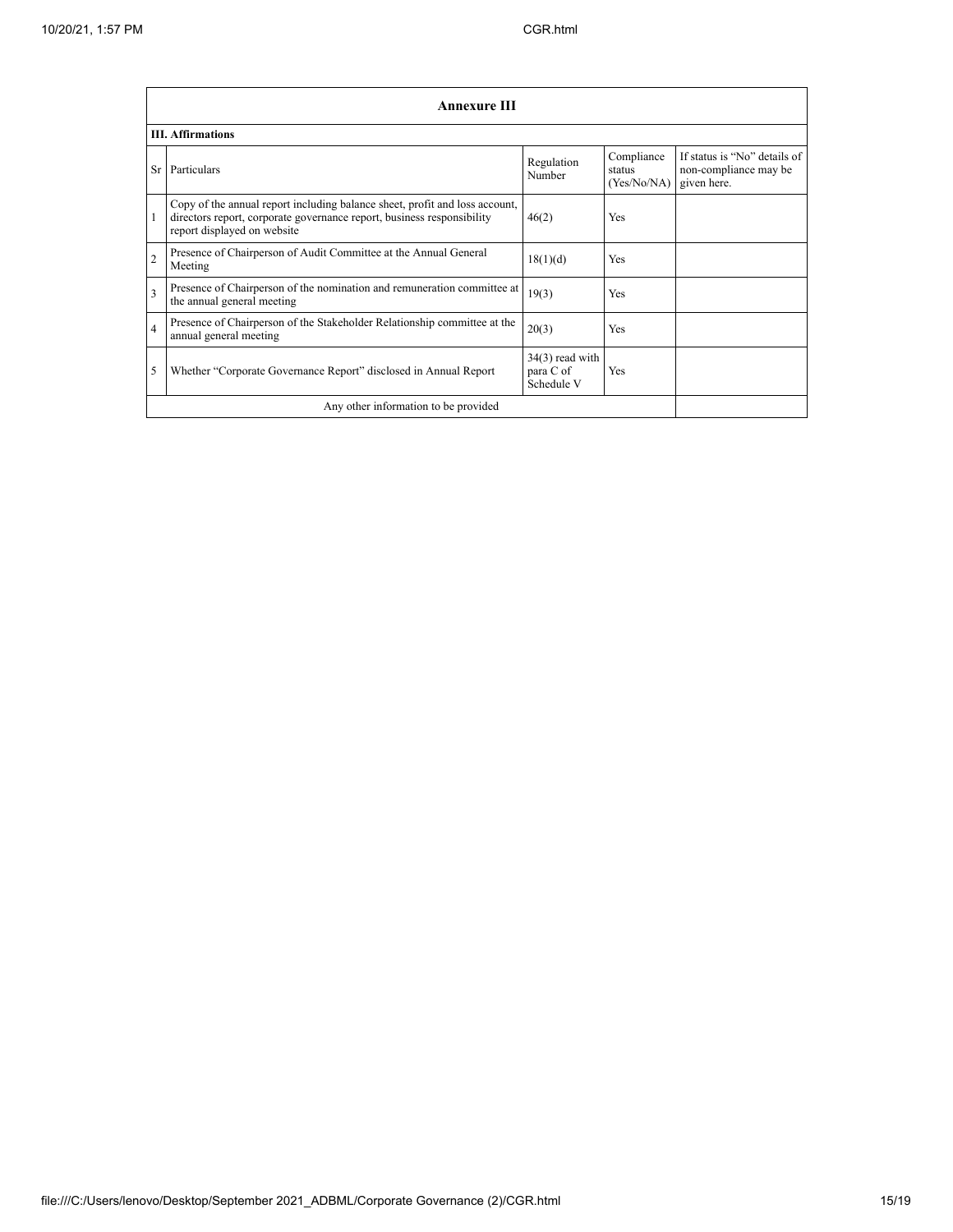| <b>Annexure III</b> |                   |                          |
|---------------------|-------------------|--------------------------|
|                     | Name of signatory | Neeraj Goel              |
|                     | Designation       | <b>Managing Director</b> |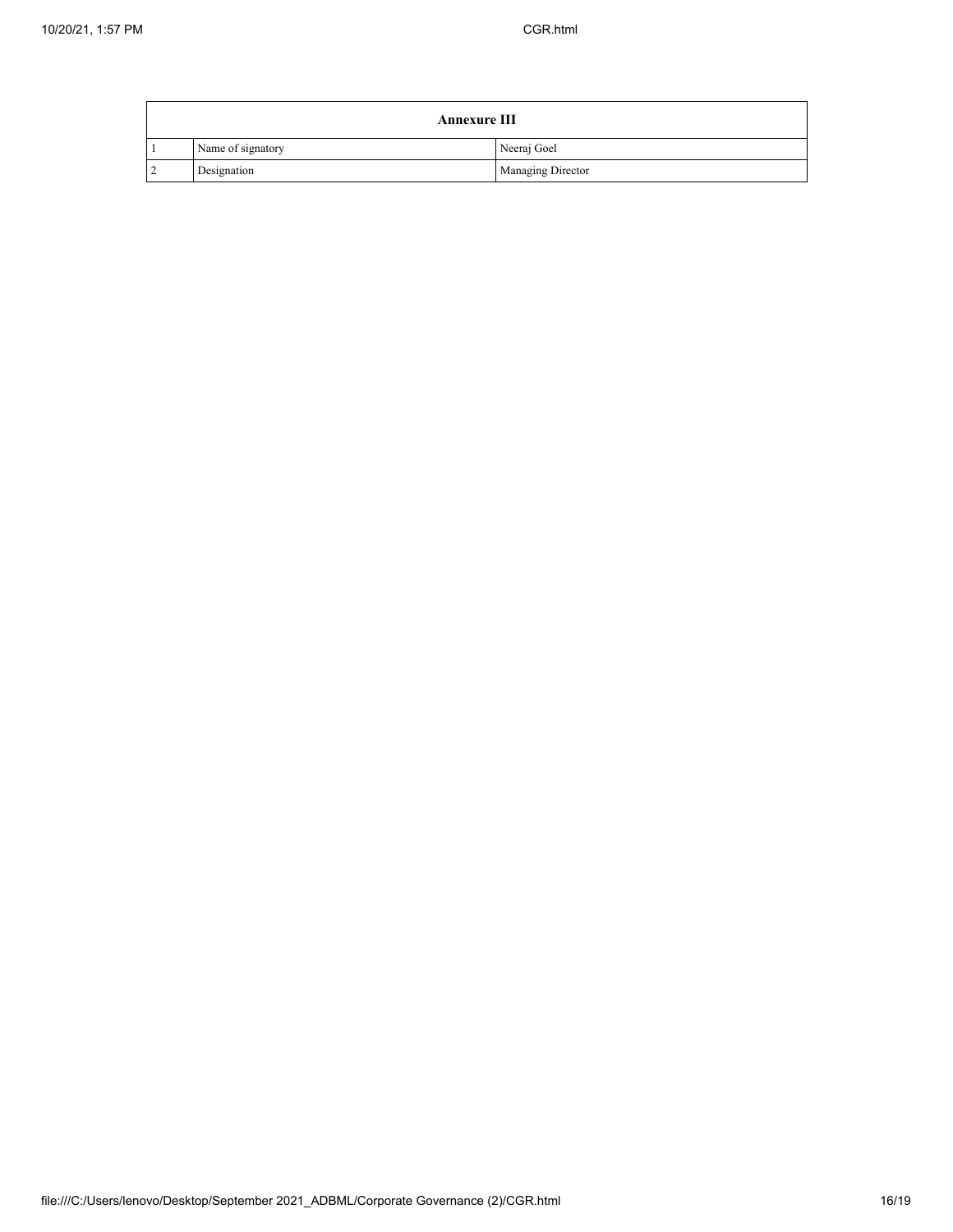| <b>Additional Half yearly Disclosure</b>                                                                                                                                                                                                                                                                                                                                                                                                |                                                |                                                                       |                                                                                                  |
|-----------------------------------------------------------------------------------------------------------------------------------------------------------------------------------------------------------------------------------------------------------------------------------------------------------------------------------------------------------------------------------------------------------------------------------------|------------------------------------------------|-----------------------------------------------------------------------|--------------------------------------------------------------------------------------------------|
| Applicability of disclosure                                                                                                                                                                                                                                                                                                                                                                                                             | Applicable                                     |                                                                       |                                                                                                  |
| Reason for Non Applicability                                                                                                                                                                                                                                                                                                                                                                                                            | Textual Information(1)                         |                                                                       |                                                                                                  |
| I. Disclosure of Loans/ guarantees/comfort letters /securities etc.refer note below                                                                                                                                                                                                                                                                                                                                                     |                                                |                                                                       |                                                                                                  |
| (A) Any loan or any other form of debt advanced by the listed entity directly or indirectly to                                                                                                                                                                                                                                                                                                                                          |                                                |                                                                       |                                                                                                  |
| Entity                                                                                                                                                                                                                                                                                                                                                                                                                                  | Aggregate amount advanced during six<br>months | Balance<br>outstanding<br>at the end of<br>six months                 |                                                                                                  |
| Promoter or any other entity controlled by them                                                                                                                                                                                                                                                                                                                                                                                         | $\mathbf{0}$                                   | $\mathbf{0}$                                                          |                                                                                                  |
| Promoter Group or any other entity controlled by them                                                                                                                                                                                                                                                                                                                                                                                   | $\mathbf{0}$                                   | $\mathbf{0}$                                                          |                                                                                                  |
| Directors (including relatives) or any other entity controlled<br>by them                                                                                                                                                                                                                                                                                                                                                               | $\theta$                                       | $\mathbf{0}$                                                          |                                                                                                  |
| KMPs or any other entity controlled by them                                                                                                                                                                                                                                                                                                                                                                                             | $\mathbf{0}$                                   | $\mathbf{0}$                                                          |                                                                                                  |
| (B) Any guarantee / comfort letter (by whatever name called) provided by the listed entity directly or<br>indirectly, in connection with any loan(s) or any other form of debt availed By<br>Entity                                                                                                                                                                                                                                     | Type (guarantee, comfort letter etc.)          | Aggregate<br>amount of<br>issuance<br>during six<br>months            | Balance<br>outstanding at the<br>end of six<br>months (taking into<br>account any<br>invocation) |
| Promoter or any other entity controlled by them                                                                                                                                                                                                                                                                                                                                                                                         | $\mathbf{0}$                                   | $\mathbf{0}$                                                          | $\mathbf{0}$                                                                                     |
| Promoter Group or any other entity controlled by them                                                                                                                                                                                                                                                                                                                                                                                   | $\mathbf{0}$                                   | $\mathbf{0}$                                                          | $\mathbf{0}$                                                                                     |
| Directors (including relatives) or any other entity controlled<br>by them                                                                                                                                                                                                                                                                                                                                                               | $\theta$                                       | $\mathbf{0}$                                                          | $\mathbf{0}$                                                                                     |
| KMPs or any other entity controlled by them                                                                                                                                                                                                                                                                                                                                                                                             | $\mathbf{0}$                                   | $\mathbf{0}$                                                          | $\mathbf{0}$                                                                                     |
| (C) Any security provided by the listed entity directly or indirectly, in connection with any loan(s) or any<br>other form of debt availed by                                                                                                                                                                                                                                                                                           |                                                |                                                                       |                                                                                                  |
| Entity                                                                                                                                                                                                                                                                                                                                                                                                                                  | Type of security (cash, shares etc.)           | Aggregate<br>value of<br>security<br>provided<br>during six<br>months | Balance<br>outstanding at the<br>end of six months                                               |
| Promoter or any other entity controlled by them                                                                                                                                                                                                                                                                                                                                                                                         | $\boldsymbol{0}$                               | $\mathbf{0}$                                                          | $\boldsymbol{0}$                                                                                 |
| Promoter Group or any other entity controlled by them                                                                                                                                                                                                                                                                                                                                                                                   | $\mathbf{0}$                                   | $\mathbf{0}$                                                          | $\mathbf{0}$                                                                                     |
| Directors (including relatives) or any other entity controlled<br>by them                                                                                                                                                                                                                                                                                                                                                               | $\boldsymbol{0}$                               | 0                                                                     | $\boldsymbol{0}$                                                                                 |
| KMPs or any other entity controlled by them                                                                                                                                                                                                                                                                                                                                                                                             | $\mathbf{0}$                                   | $\mathbf{0}$                                                          | $\mathbf{0}$                                                                                     |
| (D) Additional Information                                                                                                                                                                                                                                                                                                                                                                                                              |                                                |                                                                       | Textual<br>Information $(2)$                                                                     |
| <b>II. Affirmations</b>                                                                                                                                                                                                                                                                                                                                                                                                                 |                                                |                                                                       |                                                                                                  |
| Affirmations                                                                                                                                                                                                                                                                                                                                                                                                                            |                                                | Compliance<br><b>Status</b>                                           | Company Remarks                                                                                  |
| All loans (or other form of debt), guarantees, comfort letters (by whatever name called) or securities in<br>connection with any loan(s) (or other form of debt) given directly or indirectly by the listed entity to<br>promoter(s), promoter group, director(s) (including their relatives), key managerial personnel<br>(including their relatives) or any entity controlled by them are in the economic interest of the<br>company. |                                                | Yes                                                                   | Textual<br>Information(3)                                                                        |
| Name                                                                                                                                                                                                                                                                                                                                                                                                                                    | Abhishek Agarwal                               |                                                                       |                                                                                                  |
| Designation                                                                                                                                                                                                                                                                                                                                                                                                                             | <b>CFO</b>                                     |                                                                       |                                                                                                  |
| Place                                                                                                                                                                                                                                                                                                                                                                                                                                   | Delhi                                          |                                                                       |                                                                                                  |
| Date                                                                                                                                                                                                                                                                                                                                                                                                                                    | 20-10-2021                                     |                                                                       |                                                                                                  |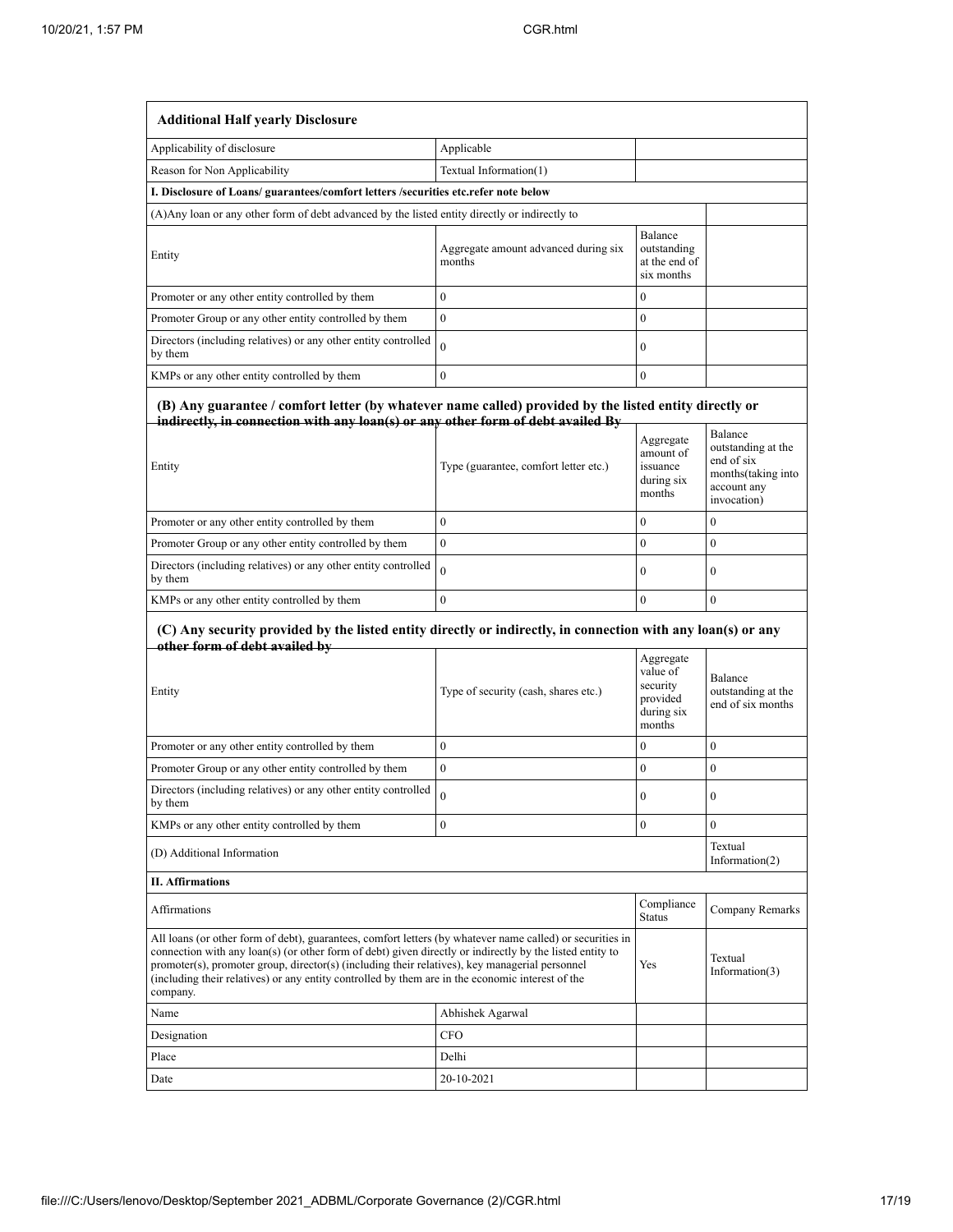| <b>Signatory Details</b> |                          |
|--------------------------|--------------------------|
| Name of signatory        | Neeraj Goel              |
| Designation of person    | <b>Managing Director</b> |
| Place                    | Delhi                    |
| Date                     | $20-10-2021$             |